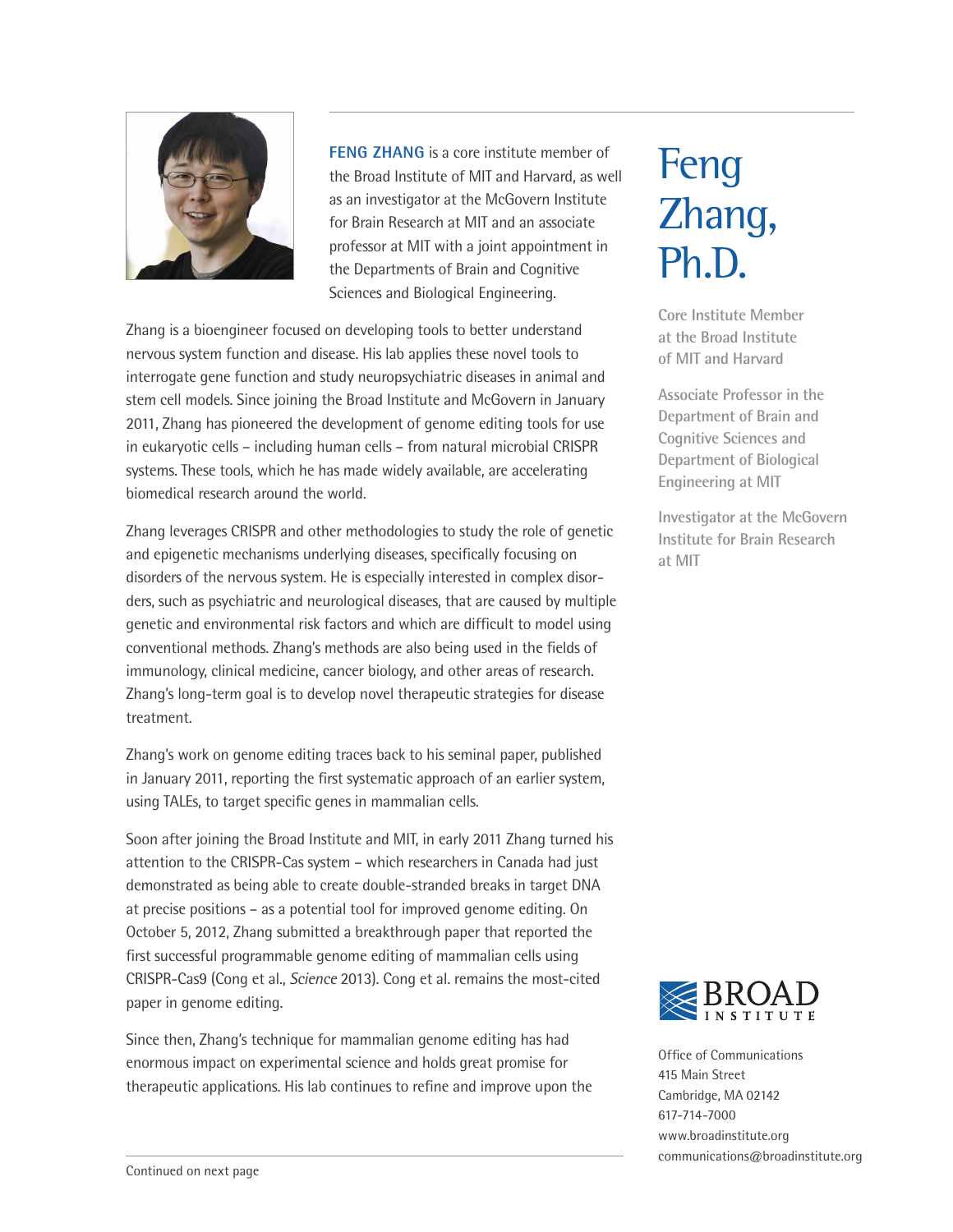CRISPR system and to develop novel genome-engineering technologies aimed at perturbing and editing the genome for disease research. In 2015, Zhang and colleagues successfully harnessed a second system, called CRISPR-Cpf1, which has the potential for even simpler and more precise genome engineering.

Zhang and the Broad Institute are committed to making CRISPR technology widely available to the entire scientific community. The Zhang lab has trained thousands of researchers in the use of CRISPR-Cas9 genome editing technology through direct education and by sharing approximately 25,000 CRISPR-Cas9 components with academic laboratories in the U.S. and around the world to accelerate research that will benefit human health.

Although Zhang is well-known for his pioneering work on CRISPR, he is also widely recognized for developing another breakthrough technology called optogenetics (Zhang et al., *Nature Protocols* 2010) with Karl Deisseroth at Stanford University and Edward Boyden, now of MIT. *Nature Methods* named optogenetics its 2010 Method of the Year.

Zhang demonstrated the utility of optogenetics, in which neuronal activity can be controlled with light, by studying neural circuits in the brain. Zhang later served as a Junior Fellow at Harvard's Society of Fellows and collaborated with Paola Arlotta and George Church on using synthetic biology to study the patterns of gene activity during brain development, a topic with implications for neurological and psychiatric problems.

Zhang is a recipient of many awards including the Perl/UNC Prize in Neuroscience (2012, shared with Deisseroth and Boyden), the NIH Director's Pioneer Award (2012), the National Science Foundation's Alan T. Waterman Award (2014), the Jacob Heskel Gabbay Award in Biotechnology and Medicine (2014, shared with Jennifer Doudna and Emmanuelle Charpentier), and the Society for Neuroscience Young Investigator Award (2014, shared with Diana Bautista). He has also received technology innovation awards from the McKnight, New York Stem Cell, and Damon Runyon foundations. In 2013 Popular Science named him one of its "Brilliant Ten." He was named one of the "Top 20 Researchers in 2014" by *Nature Biotechnology*, which considers the total impact of a scientist's body of published work.

News coverage has credited Zhang with turning science fiction into "science fact," and he has been called the "Midas of Methods" for his breakthrough work on genome engineering using CRISPR-Cas9 and TALEs.

Zhang is a founder of Editas Medicine, a genome editing company founded by world leaders in the fields of genome editing, protein engineering, and molecular and structural biology, with specific expertise in CRISPR and TALE technologies.

Zhang grew up in Iowa after moving there with his parents from China at age 11. In high school he spent afternoons working at the Human Gene Therapy Research Institute in Des Moines as part of an academic program. Zhang received his A.B. in chemistry and physics from Harvard College and his Ph.D. in chemistry from Stanford University.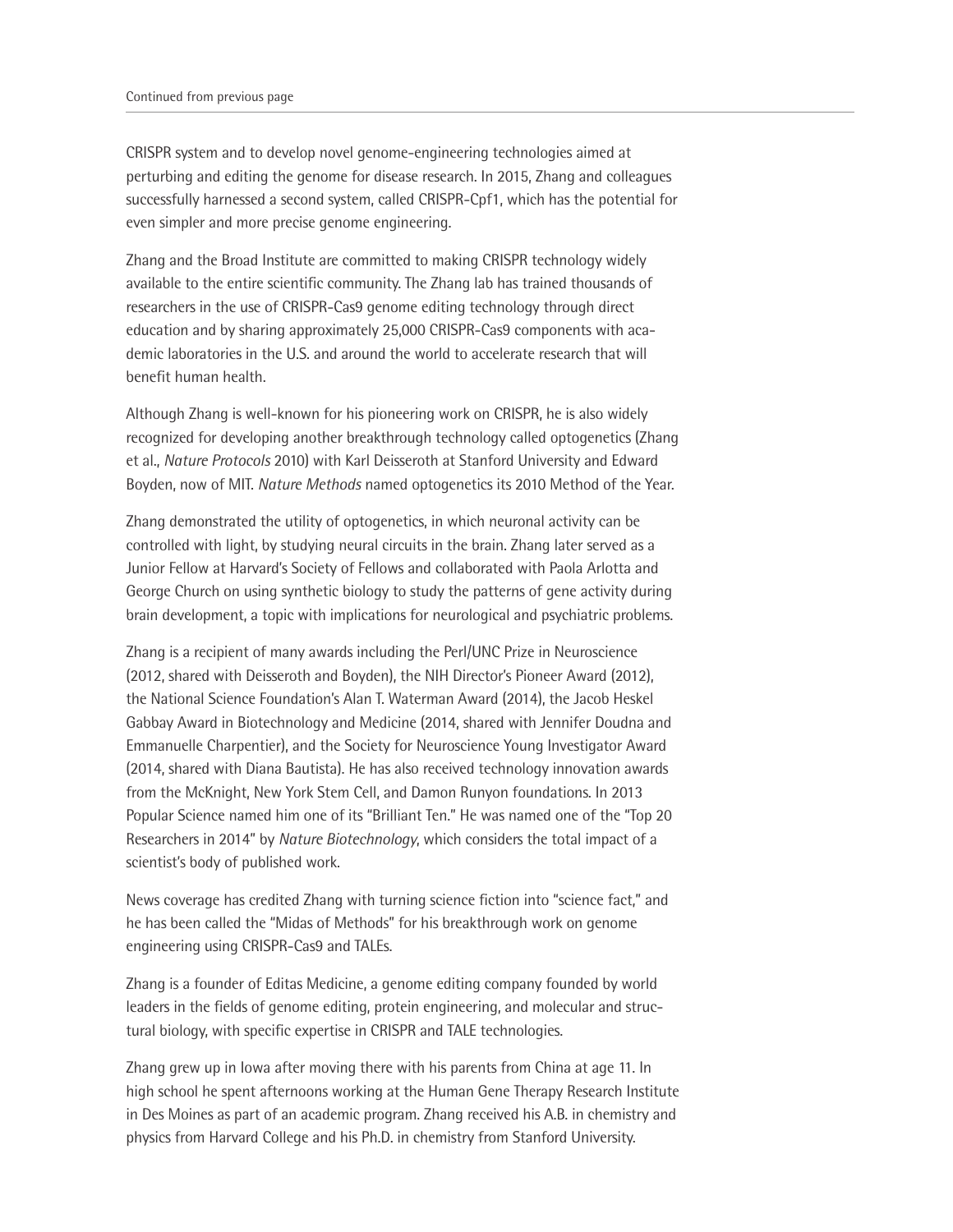

*NATURE*|NEWS FEATURE

**365 days:** *Nature's* **10**  Ten people who mattered this year. 18 December 2013

# **FENG ZHANG: DNA's master editor**

Borrowing from bacteria, a biologist helps to create a powerful tool for customizing DNA.

By Daniel Cressey

With a nip here and a tuck there, a DNAcutting mechanism that bacteria use to protect themselves from viruses became one of the hottest topics in biomedical research in 2013. And a young neuroscientist with a penchant for developing tools helped to make it happen.

Thirty-two-year-old Feng Zhang of the Massachusetts Institute of Technology in Cambridge is among those leading the charge in using a system called CRISPR/Cas to edit genomes cheaply, easily and precisely. In January, his group showed that the system works in eukaryotic cells — ones with membrane-bound nuclei, including those of all animals and plants. This confirmed its potential for tweaking the genomes of mice, rats and even primates to aid research, improve human-disease modelling and develop treatments (L. Cong et al. *Science* 339, 819–823; 2013).

But as hot as the story has been this year, "the CRISPR craze is likely just starting", says Rodolphe Barrangou, a microbiologist at North Carolina State University in Raleigh.

CRISPRs (clustered regularly interspaced palindromic repeats) are DNA sequences that many bacteria and archaea use to defend themselves. They encode RNAs that can specifically recognize a target sequence in a viral genome. The RNAs work in complex with a CRISPR-associated protein, or Cas, which snips the DNA of the invader.

In 2012, Jennifer Doudna of the University of California, Berkeley, Emmanuelle Charpentier, now at the Helmholtz Centre for Infection Research in Braunschweig, Germany, and colleagues showed that they could reprogram a CRISPR system to cut apart potentially any specific DNA target



(M. Jinek et al. *Science* 337, 816–821; 2012). By controlling how the break is repaired, they can edit a gene — adding, switching or removing parts to change the protein it encodes or disable it altogether.

CRISPR is similar to two earlier genomeediting methods: the zinc-finger nuclease (ZFN) and transcription activator-like effector nuclease (TALEN) systems. But both of those locate target sequences using proteins that are often difficult and costly to produce. CRISPRs use RNA, making them easier to design. Zhang says he feels limited only "by what I can imagine is possible".

Although Charpentier and Doudna are generally credited with kick-starting the growth of CRISPR editing, Zhang demonstrated its vast potential by showing that it works in eukaryotes, a finding independently confirmed by George Church at Harvard Medical School in Boston, Massachusetts (P. Mali et al. *Science* 339, 823–826; 2013). Zhang says that he had a head start on many of the teams who jumped in: he had been investigating the technique before it was widely reported, and because his lab

had previously fine-tuned ZFNs and TALENs to edit DNA, it had procedures in place for perfecting CRISPRs.

Zhang now says that he feels challenged to be creative with other applications. One particularly ambitious project on his slate is to build a library of CRISPRs that can delete any sequence in an organism's entire genome in 100–200 base-pair increments. This could make it easier to investigate the function of non-coding DNA.

But he is most interested in using CRISPR to treat neuropsychiatric conditions such as Huntington's disease and schizophrenia by repairing genes in human tissues. To pursue therapeutic use of the technology, he and other CRISPR pioneers last month launched a company called Editas Medicine, based in Cambridge, that is backed by US\$43 million in venture-capital funding. CRISPR "allows us to start to make corrections in the genome", says Zhang. "Because it's easy to program, it will open up the door to addressing mutations that affect few people but are very devastating."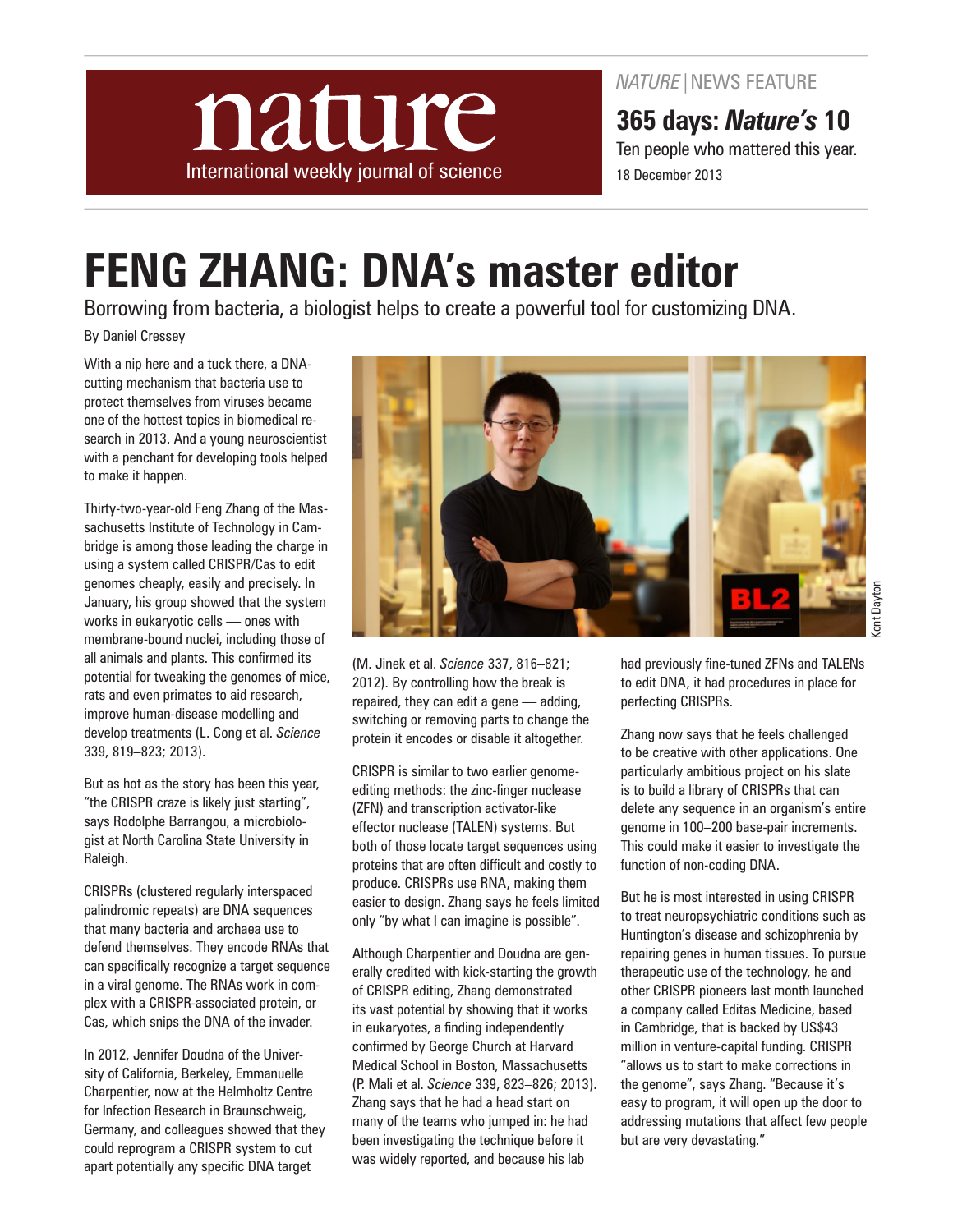

# How Feng Zhang Modified A Cell's Genome On The Fly

His techniques could be used to study the genetics of autism and schizophrenia.

By Veronique Greenwood and Valerie Ross Posted 10.23.2013 at 9:00 am



**Feng Zhang** *Joel Kimmel*

*Each year,* Popular Science *seeks out the brightest young scientists and engineers and names them the Brilliant Ten. Like the 110 honorees before them, the members of this year's class are dramatically reshaping their fields--and the future. Some are tackling pragmatic questions, like how to secure the Internet, while others are attacking more abstract ones, like determining the weather on distant exoplanets. The common thread between them is brilliance, of course, but also impact. If the Brilliant Ten are the faces of things to come, the world will be a safer, smarter, and brighter place.--The Editors*

### **Feng Zhang**

Massachusetts Institute of Technology and Broad Institute

### **Achievement**

Modifying a cell's genome on the fly

When Feng Zhang was in graduate school, he discovered that the tools for splicing new genes into living cells were costly, time-consuming, and proprietary. Unhappy with that reality, he did what any enterprising open-source enthusiast would do—he made his own tools and shared them with other scientists. They dramatically sped up the study of genetics and disease.

The techniques Zhang helped develop, called TALE and CRISPR, create transgenic or otherwise genetically modified organisms with unprecedented efficiency. TALE is a molecule that gloms onto a section of DNA and affects whether a nearby gene is turned on or off. CRISPR is based on a microbial enzyme that snips the DNA to introduce new genetic material. Using these methods, Zhang can make a transgenic mouse in three weeks (normal methods require more than six months to achieve that feat). Almost 2,000 labs

have requested information about CRISPR alone since it was first cited in a publication in January 2013. "These technologies are so fundamental, it's best to keep them as open as possible," Zhang says. "If someone had protected the HTML language for making Web pages, then we wouldn't have the World Wide Web."

Zhang plans to use the techniques to study the genetics of autism and schizophrenia. He has already begun to insert genes linked to each disorder one by one into animal models to observe their effects. Now that he has the tools, he says, the rest of his work can begin.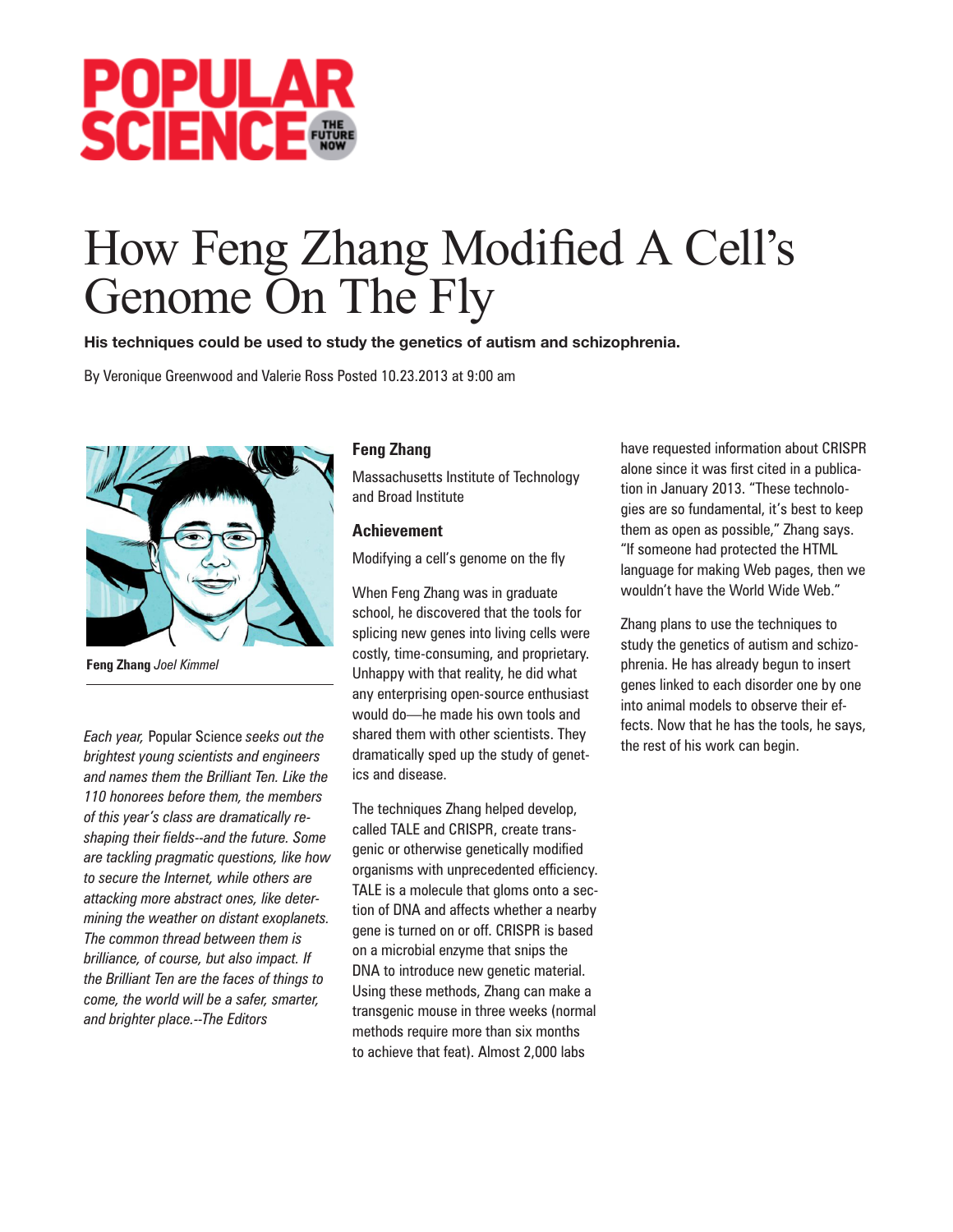## Five Questions for Feng Zhang

**By Veronica Meade-Kelly, Broad Communications**

**Pore faculty member Feng Zhang, who joined the Broad in** 2011, has quickly earned a reputation as one of the brightest young scientists working today. His research on optogenetics and genome engineering earned him a spot in this year's "Brilliant 10,"



*Popular Science* magazine's annual list of the most promising scientific innovators. He was also recognized last month by *MIT Technology Review*, which named him as one of their "35 Innovators Under 35" for 2013.

 In this edition of "Five Questions," Zhang, who is also an assistant professor at MIT and a principal investigator at the McGovern Institute for Brain Research at MIT, talks about his research, the excitement it has generated, and where he hopes his work may lead him.

*Photo by Len Rubenstein*

#### **Q1: Your lab is remarkably prolific. What is the primary focus of your research?**

FZ: We're looking at how the cells' molecular machinery works and, to do that, we need new tools that allow us to have precise control over the biological activities happening inside the cell. My lab mainly focuses on developing tools that can help us understand how the genome works and how it influences the activity of brain cells to help organisms carry out complex functions. We are also looking at what goes wrong in these systems to cause disease.

#### **Q2: Can you describe the different lines of research that your lab pursues, and how they relate to each other?**

FZ: Understanding how the brain works is one of my main interests. Two different lines of research – optogenetics and genome engineering – are helping my lab do that.

**Optogenetics** allows us to use light to control specific neurons, and thus control when and how information is sent from one brain cell to another. It's really unique in the sense that you can specifically control the activity of a subset of cells in the brain without affecting nearby cells. This allows you to send information to the brain and see how it gets processed, so you can start to understand signaling in the brain.

**Genome engineering** looks at the brain from a different perspective. Using genome engineering or genome editing, we can change the actual DNA letters in the genome to understand which genes are involved in what function, and which genetic mutations are involved in a specific disease.

#### **Q3: You were the senior author of a paper that came out just last week in Cell. Can you tell us a little bit about it?**

FZ: The *Cell* paper builds on previous work that we did developing a new genome engineering system called **CRISPR**. One of the applications of CRISPR is to make very precise changes in the genome so that you can ask questions like, "What does this specific difference in the DNA sequence do to the biology of the cell?" We developed CRISPR over the past two and half years, but recently we came to realize that it would sometimes make imprecise, off-target modifications in the genome, and that's a problem if our whole premise is that we are making precise changes to the genetic code without changing anything else in the cell. The paper in *Cell* describes a new approach that we found that makes editing much more precise; we show that we can overcome the off-target activity that we saw before.

#### **Q4: What is the ultimate goal of your research?**

FZ: It's twofold: many of the diagnoses in medicine today are based on observation of symptoms. We don't necessarily know what the cause of the disease or symptom is, so we just treat the symptom. One of my long-term goals is to make disease diagnosis more scientific by using genome editing to identify and understand the roles that genetic mutations play in disease. A second, more distant goal is to use genome editing to correct the genetic mutations that lead to disease. To do that in a therapeutic context we will have to be very precise; we don't want to mutate other genes that are not involved in the disease. The work we did for the *Cell* paper takes us one step closer to reaching that therapeutic potential.

#### **Q5: Your research has gotten a lot of attention over the last couple of years. What is it about your work that fascinates people?**

FZ: I think people are excited for a few reasons. First, this technology allows many researchers to do what they've wanted to do for a long time: to manipulate the genome precisely. In the past, that could only be done in yeast, and to some extent in mice. Making genetic changes – however you want, in any organism you want – was not possible until about a year ago. I think that's why people are excited – it opens up the door to studying more interesting biology in a wider variety of organisms. The second reason that I think people are excited is that this technology makes it really easy to work on things. Before, it would take a year or two to make a transgenic mouse; now they can do it in a few weeks. That ease of access is rapidly opening up new avenues for research.

#### **Paper cited:**

Ran, FA et al., "Double Nicking by RNA-Guided CRISPR Cas9 for Enhanced Genome Editing Specificity." *Cell* DOI: 10.1016/j.cell.2013.08.021.

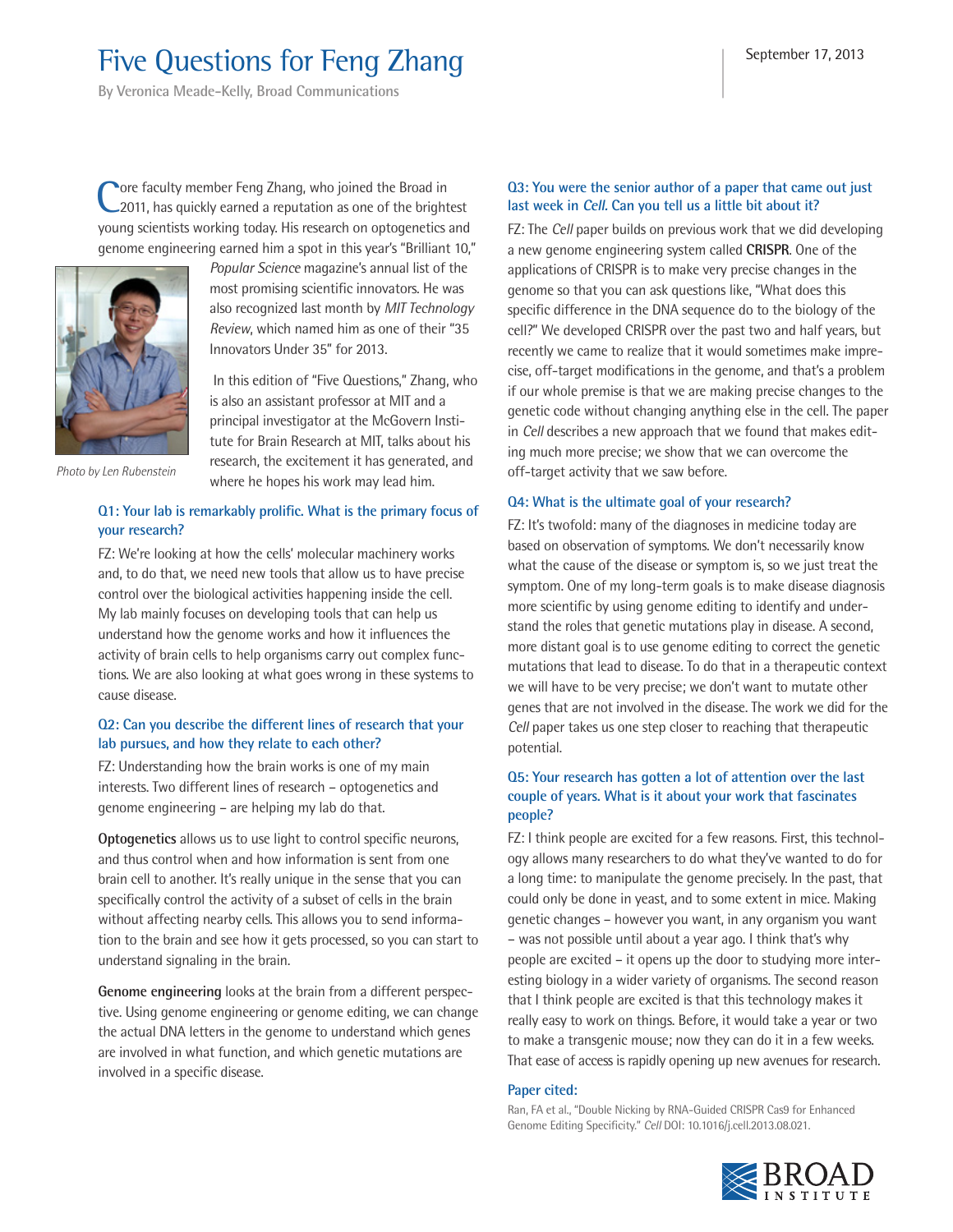## Broad, MIT researchers reveal structure of key CRISPR complex

**By Veronica Meade-Kelly, Broad Communications**

Researchers from the Broad Institute and MIT have teamed up<br>
Whith colleagues from the University of Tokyo to form the first high definition picture of the Cas9 complex – a key part of the CRISPR-Cas system used by scientists as a genome-editing tool to silence genes and probe the biology of cells. Their findings, which



are reported this week in *Cell*, are expected to help researchers refine and further engineer the tool to accelerate genomic research and bring the technology closer to use in the treatment of human genetic disease.

*This image of the Cas9 complex depicts the Cas9 protein (in light blue), along with its guide RNA (yellow), and target DNA (red). Image courtesy of Bang Wong, from source material provided by Feng Zhang*

First discovered in bacteria in 1987, CRISPRs (Clustered Regularly Interspaced Short Palindromic Repeats) have recently been harnessed as so-called genome editing

tools. These tools allow researchers to home in on "typos" within the three-billion-letter sequence of the human genome, and cut out and even alter the problematic sequence. The Cas9 complex, which includes the CRISPR "cleaving" enzyme Cas9 and an RNA "guide" that leads the enzyme to its DNA target, is key to this process.

"We've come to view the Cas9 complex as the ultimate guided missile that we can use to target precise sites in the genome," said co-senior author Feng Zhang, a core member of the Broad Institute, an investigator at the McGovern Institute for Brain Research, and an assistant professor at MIT. "This study provides a schematic of the entire system – it shows the missile (the Cas9 protein), the programming instructions (the guide RNA) that send it to the right location, and the target DNA. It also reveals the secret of how these pieces function together to make the whole system work."

To deconstruct this system, Zhang approached the paper's co-senior author Osamu Nureki at the University of Tokyo. Together, they assembled a team to work out the complicated structure.

"Cas9-based genome editing technologies are proving to be revolutionary in a wide range of life sciences, enabling many new experimental techniques, so my colleagues and I were excited to

work with Feng's lab on this important research," said first author Hiroshi Nishimasu, an assistant professor of biophysics and biochemistry who works in Nureki's lab at the University of Tokyo.

The two teams worked closely to reveal the structural details of the Cas9 complex and to test their functional significance. Their efforts revealed a division of labor within the Cas9 complex. The researchers determined that the Cas9 protein consists of two lobes: one lobe is involved in the recognition of the RNA and DNA elements, while the other lobe is responsible for cleaving the target DNA, causing what is known as a "double strand break" that disables the targeted gene. The team also found that key structures on Cas9 interface with the guide RNA, allowing Cas9 to organize itself around the RNA and the target DNA as it prepares to cut the strands.

Identifying the key features of the Cas9 complex should enable researchers to improve the genome-editing tool to better suit their needs.

"Up until now, it has been very difficult to rationally engineer Cas9. Now that we have this structural information, we can take a principled approach to engineering the protein to make it more effective," said Zhang, who is also a co-founder of Editas Medicine, a company that was started last year to develop Cas9 and other genome editing technologies into a novel class of human therapeutics.

Currently, Cas9 is used in experiments to silence genes in mammalian cells – sometimes at multiple sites across the genome – and large libraries of RNA sequences have been created to guide Cas9 to genes of interest. However, the system can only target specific types of sites. Some studies have also shown that the RNA could lead Cas9 "off-target," potentially causing unexpected problems within the cellular machinery.

The researchers plan to use this new, detailed picture of the Cas9 complex to address these concerns.

"Understanding this structure may help us engineer around the current limitations of the Cas9 complex," said study author F. Ann Ran, a graduate student in Zhang's lab. "In the future, it could allow us to design versions of these editing tools that are more specific to our research needs. We may even be able to alter the type of nucleic acid sequences that Cas9 can target."

Such technological improvements will be needed if the CRISPR-Cas system is to evolve into a therapeutic tool for the treatment of genetic disease.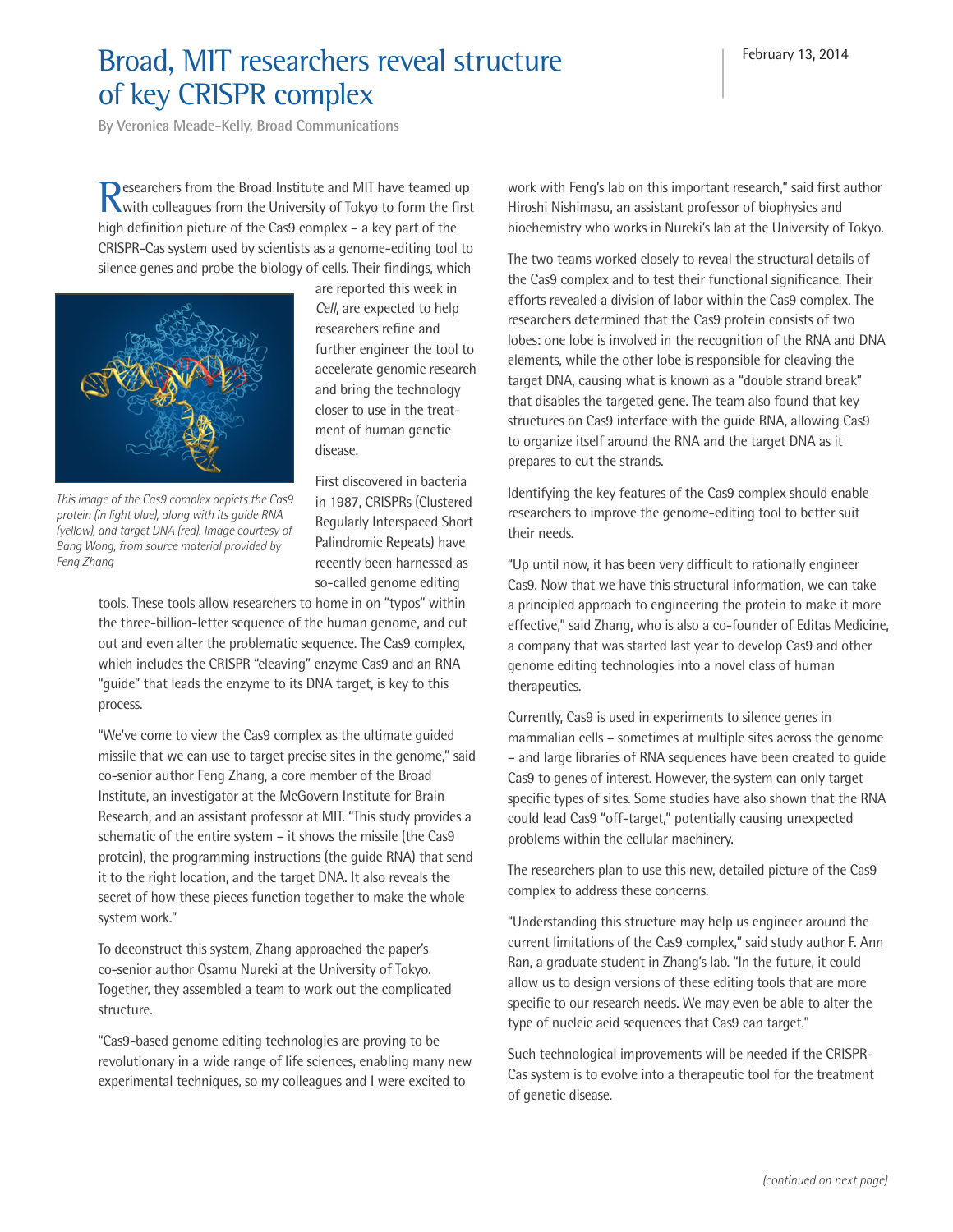### Broad, MIT researchers reveal structure of key CRISPR complex page two

The study was supported by the National Institute of Mental Health (NIMH); an NIH Director's Pioneer Award; the Japan Science and Technology Agency; the Japan Society for the Promotion of Science; the Keck, McKnight, Poitras, Merkin, Vallee, Damon Runyon, Searle Scholars, Klingenstein, and Simons Foundations; as well as Bob Metcalfe and Jane Pauley.

Other researchers who worked on the study include Patrick D. Hsu, Silvana Konermann, Soraya Shehata, Naoshi Dohmae, and Ryuichiro Ishitani.

#### **Paper cited:**

Nishimasu H. et al. "Crystal structure of Cas9 in complex with guide RNA and target DNA." *Cell* DOI: 10.1016/j.cell.2014.02.001

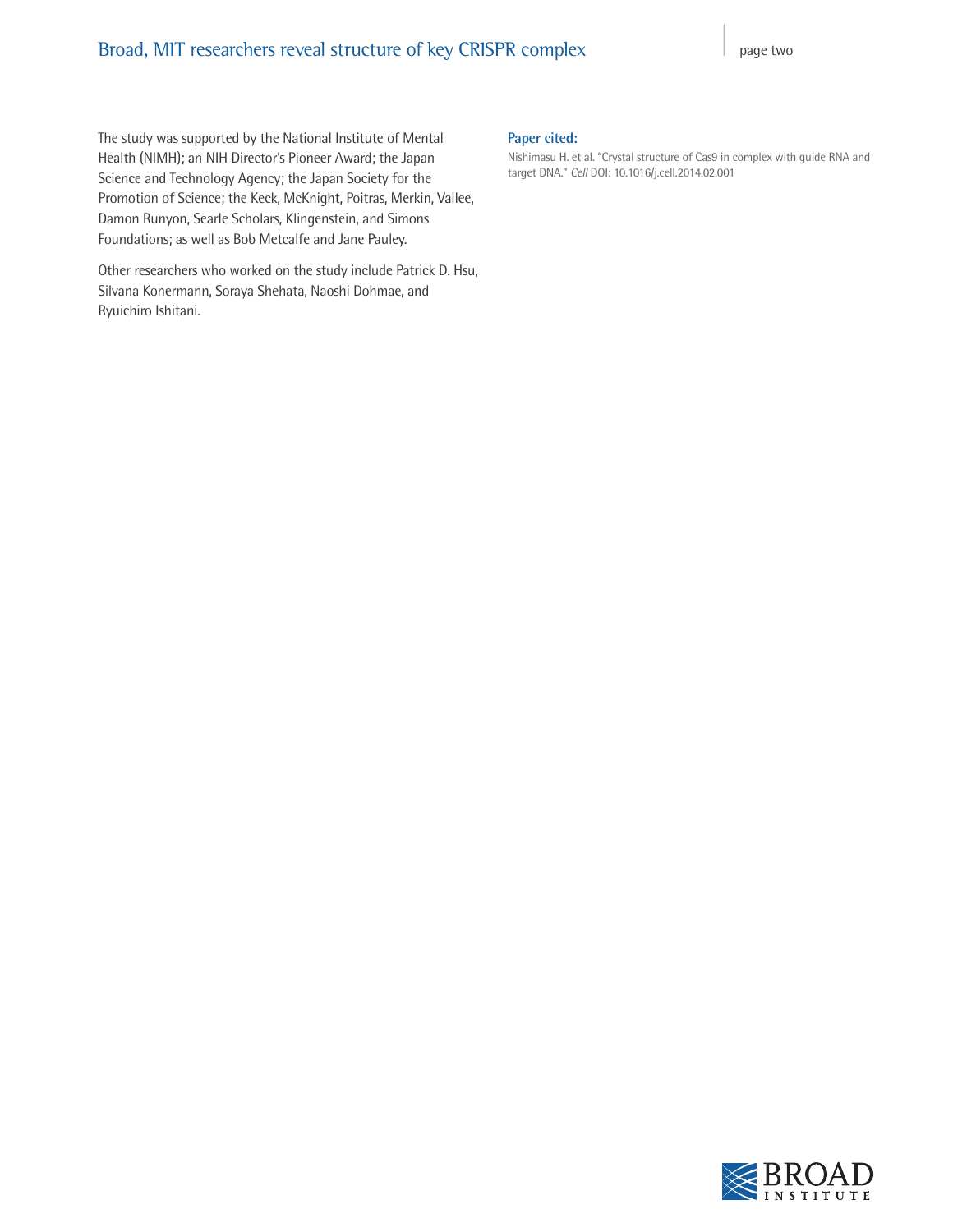## CRISPR system scales up in human cells

**By Haley Bridger, Broad Communications**

For decades, researchers have sought a biological toolset capable of precisely and systematically turning off genes throughout the genomes of human cells. The CRISPR-Cas9 system – a recently discovered system with bacterial origins – has the potential to overcome many of the limitations of currently



*The CRISPR-Cas9 system causes a precise double strand break in DNA, which leads to a gene being turned off. Researchers have scaled up to turn off genes accurately and efficiently at a genomic scale instead of just one or a few genes at a time.*

*Composite image by Lauren Solomon, Broad Communications. Scissors © iStockphoto.com/ ewg3D. Double helix © Can Stock Photo Inc./ lhfgraphics.*

available gene-silencing techniques. Earlier this year, several research groups showed that it was possible to use CRISPR-Cas9 to turn off genes in mammalian cells.

But in order to investigate and better understand the genetics of health and disease, scientists need a toolset that can reliably turn off each of the genes in the genome on a large scale.

In companion papers published together this week in *Science,* researchers from the Broad Institute, Whitehead Institute, McGovern Institute for Brain Research, and elsewhere have scaled up, demonstrating the capabilities of the CRISPR-Cas9

system in large-scale studies of several types of human cells, turning off genes accurately and efficiently at a genomic scale instead of just one or a few genes at a time. The two papers – which offer up libraries of tens of thousands of complexes tailored to match precise locations throughout the genome – lay the groundwork for a range of future studies, including investigations into neural development, cancer, and many other human diseases.

"We can now use this technology on a genome-wide scale, giving us the ability to interrogate any gene we want," said Feng Zhang, a core member of the Broad Institute, an investigator at the McGovern Institute, and an assistant professor at MIT. Zhang is also the senior author of one of the *Science* papers. "Additionally, we demonstrate the utility of CRISPR for making biological discoveries, identifying new genes likely involved in how cancer cells become resistant to treatment. This is likely the first biological discovery made using CRISPR."

Unlike other gene-silencing tools, the CRISPR-Cas9 system targets the genome's source material: while RNA interference (RNAi) must target many copies of messenger RNA in order to tamp down a gene's expression, CRISPR-Cas9 permanently turns off genes at the DNA level. The CRISPR-Cas9 system includes an enzyme that

makes a cut in DNA, and is paired with a single guide RNA (sgRNA), which researchers construct to home in on a specific site in the genome. The DNA cut – known as a double strand break – closely mimics the kinds of mutations that occur naturally, for instance after chronic sun exposure. But unlike the UV rays that can result in genetic alterations, the CRISPR-Cas9 system causes a mutation at a precise location in the genome.

When cellular machinery repairs the DNA break, it removes a small snip of DNA, rendering a gene non-functional. In this way, researchers can precisely turn off specific genes in the genome.

To turn off genes on a grand scale, both sets of investigators developed libraries of more than 65,000 sgRNAs. The library from Zhang's group is designed to target almost every protein-coding gene in the genome.

Both research teams used CRISPR-Cas9 to study the development of resistance to drugs used to treat cancer. The research team from the Whitehead and the Broad investigated genes whose loss conferred resistance to etoposide, a drug used to treat many forms of cancer including lung cancer and testicular cancer. The Broad and McGovern researchers used CRISPR-Cas9 to find genes involved in resistance to a drug commonly used to treat melanoma. In both sets of experiments, the research teams uncovered several previously unknown genes tied to resistance as well as many established genes.

In addition to these experiments on resistance, the researchers also conducted several other studies, using the CRISPR-Cas9 system in human pluripotent cells and cells grown in different culture conditions. The CRISPR-Cas9 system proved effective across these cell types, further demonstrating its versatility.

"With this work, it is now possible to conduct systematic genetic screens in mammalian cells," said David Sabatini, a member of the Whitehead, professor of biology at MIT, investigator of the Howard Hughes Medical Institute, senior associate member at the Broad, and a member of the Koch Institute. Sabatini is also a co-senior author of one of the *Science* papers. "This will greatly aid efforts to understand the function of both protein-coding genes as well as non-coding genetic elements."

The research teams compared the results of using the CRISPR-Cas9 system to turn off genes to the effectiveness of RNAi to turn down the signal of genes. In general, RNAi only partially reduces a gene's signal – knocking it down – while CRISPR-Cas9 turns off the gene's signal completely – knocking it out. RNAi is also prone to off-target effects – disrupting unintended gene targets – while CRISPR-Cas9 showed more consistent results.